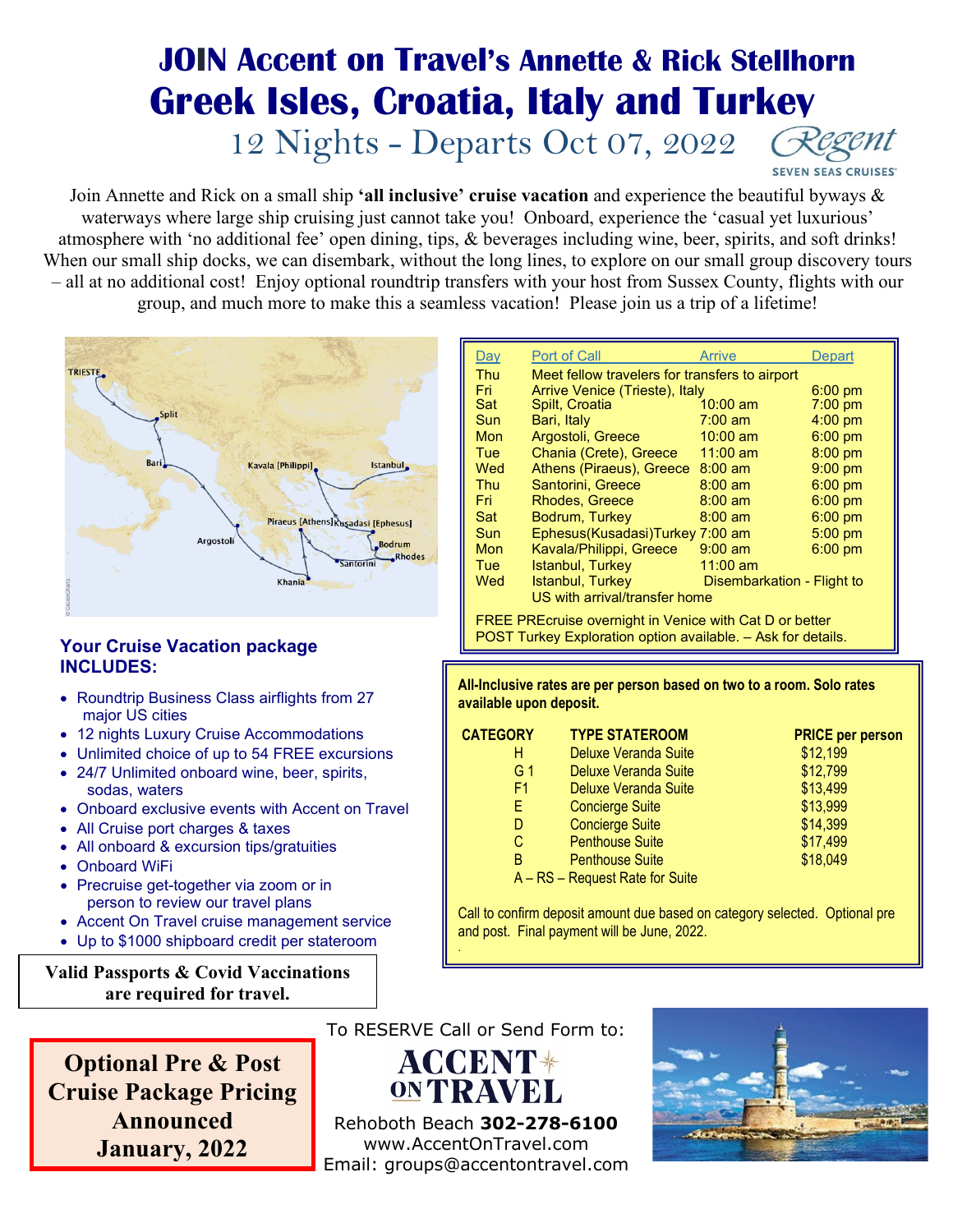## **Cruise Itinerary**

**OCT 07 VENICE (TRIESTE)** Located in northeastern Italy, Trieste's geographic location and storied past contributed to its modern standing as one of the country's richest regions. A shopper's paradise, Trieste is full of designer boutiques catering to both men and women in search of the latest clothing fashion. There are also several outdoor markets where you can purchase anything from fruit to antiques. Enjoy a sumptuous plate of pasta in an old-style osteria, cozy little establishments with half a dozen tables filled with cheerful locals.

**[OCT 08](https://www.rssc.com/cruises/EXP221007/activities/regent-choice-plus-free/day-1) SPLIT** Split is the largest Croatian city on the Adriatic coast. Split achieved fame when the Roman emperor Diocletian, noted for his persecution of early Christians, had his retirement palace built here. The spectacular stone edifice and its grounds and cellars are a major highlight of any city tour. Other points of interest include the Cathedral of St. Duje, built on the remains of an ancient shrine purported to be the oldest in the world; and the Mestrovic Gallery, where the impressive works of Croatian sculptor Ivan Mestrovic are available for viewing in this home and atelier.

**OCT 09 BARI** Perched on the Adriatic Sea, the Italian city of Bari has long served as an important port city for both ancient and modern Italy. Today, its rich past attracts visitors from around the world. The Basilica of Saint Nicholas, built in 1087, holds the remains of its namesake beneath the altar, while the Petruzzelli Theatre is one of the grandest opera houses in the country.

**OCT 10 ARGOSTOLI (CEPHALONIA)** Discover charming Argostoli, flowing up from the turquoise bay along the sides of white limestone hills with its colorful fishing boats, vibrant open-air market and relaxing atmosphere. Visit the archaeological museum and explore the rich artifacts of the Mycenean culture. See the Venetian-built St. Georges Castle dating from the 16th Century in the nearby village of Kastro. Stroll through Vallianos Square in Argostoli browsing the stalls and shops to take home popular gifts and keepsakes including thyme honey, fine gold and silver jewelry, leather goods, and the excellent locally produced Robola Taoussi (white wine).

**OCT 11 CHANIA (CRETE)** Chania wears its past on its sleeve. Spend the day in museums, from those uncovering the ancient history buried beneath the rocky soil to those celebrating Greece's magnificent maritime history and the region's unique folklore. Visit the ruins of the city-state of Aptera, a powerhouse in Minoan and Hellenistic times and eventually a Roman stronghold.

**OCT 12 ATHENS (PIRAEUS)** Piraeus is the gateway to the ancient city of Athens, known as the "Cradle of Western Civilization" because of its immense impact on cultural and political achievements throughout the world. Due mainly to tourism and the 2004 Olympics, Greece has redeveloped many sites in Athens. A historian's delight, Athens is home to such magnificent wonders as: the Acropolis, the Parthenon, the atmospheric winding streets of the Plaka, Temple of Olympian Zeus and Temple of Athena Nike, and the Archaeological Museum with the world's finest collection of ancient artifacts.

**OCT 13 SANTORINI** With dramatic views of classic whitewashed houses clinging perilously to the side of the caldera and stunning beaches of white and red sand or black pebbles, it's no wonder this may be the most photographed scenery in the world. Visit Ancient Akrotiri, the archeological site of a town frozen in time by ash from an eruption 3,600 years ago. Also worth a day trip is the Volcano of Santorini Palea (old) Kameni and Nea (new) Kameni , two small islands of black lava positioned in the centre of the basin of Santorini.

**OCT 14 RHODES** Renowned as the site of the former Colossus of Rhodes, one of the Seven Wonders of the Ancient World, Rhodes was home to the Knights of St. John from the 12th to 16th centuries. Their famous Palace of the Grand Masters remains a "must-see," as are many of the inns occupied by the Crusaders and the replica of the old church. For a more in-depth look at the city, visitors can take in the Archeological where the Acropolis of Rhodes and the ancient stadium offer perfect photo opportunities.

**OCT 15 BODRUM, TURKEY** Located in the southwestern corner of Anatolia, Bodrum is a seacoast town in which sleek yachts are anchored in twin bays beneath the walls of a medieval Crusaders' castle. The town owes its fame to a man long dead (Mausolus) and his famous "Mausoleum," one of the Seven Wonders of the Ancient World. Bodrum's other claim to fame comes from Herodotus, the "Father of History," and the first person to write a comprehensive world history of the West.

**OCT 16 EPHESUS (KUSADASI)** Europe's classical metropolis, Ephesus, was one of the largest cities in all of the Roman Empire, boasting one of the Seven Wonders of the Ancient World, the Temple of Artemis. Explore the ruins of its massive Theater, the Temple of Hadrian and the magnificent Celsus Library.

**OCT 17 KAVALA/PHILIPPI, GREECE** Explore ancient Kavala with its striking mountains, crystalline waters, and multicultural buildings hugging the cliffs. Both the fortress and the Kavala aqueduct date back to the 16th Century. Visit the marketplace, stop for a coffee, stroll through the new shops and galleries. Look for ceramics, great wine, fine leather, white marble, handmade cigars, and designer clothing. The Castle of Kavala and the castle at Palaiochori are not to be missed. Then one of the many museums – the Archaeological Museum or the Municipal Museum top the list. The Imararet, the home built by Mohammed Ali Pasha in the 19th Century boasts Ottoman architecture and spectacular views of the sea. Linger over a meal of local specialties, stuffed eggplant or grilled seafood. Enjoy a glass of wine, a coffee and pastry as you absorb the harmony of Kavala.

**OCT 18 - 19 ISTANBUL, TURKEY** Once serving as the capital of the Ottoman and Byzantine Empires, Istanbul today offers impressive architecture, historic sites, dining, shopping, nightlife and exotic atmosphere. Spend time in the Old City to explore renowned places, like the Hagia Sophia, Blue Mosque and Topkapi Palace. Disembarkation.

We suggest you extend your journey by at least one night to explore Istanbul or consider joining your hosts, Annette & Rick Stellhorn for a visit to fascinating Cappadocia.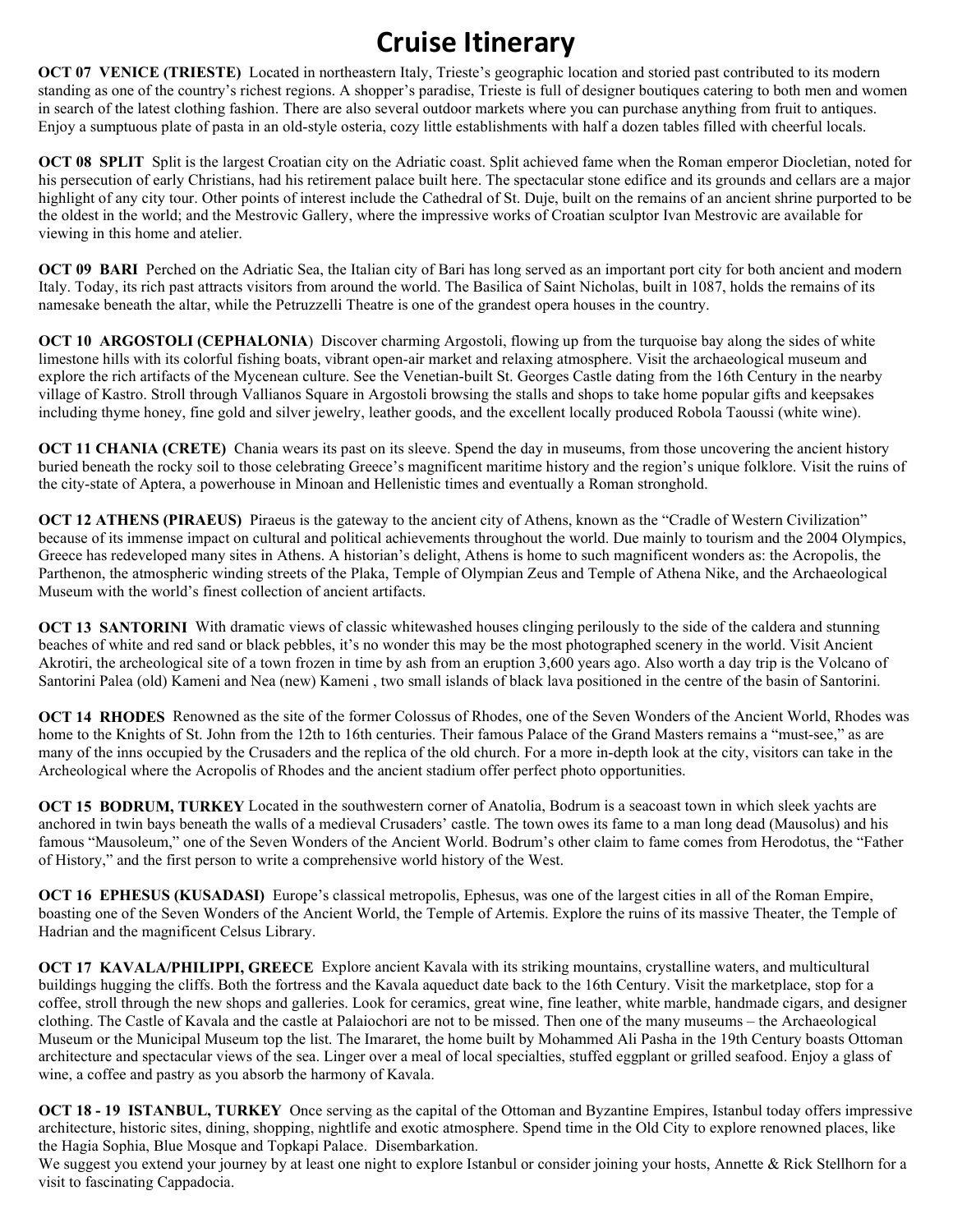

**Join Accent On Travel Regent Seven Seas Cruise** *October 2022*

For More Information Call: 302-278-6100 / 800-848-3273 Email: [Groups@accentontravel.c](mailto:Groups@accentontravel.)om

Attn: [Sofia@accentontravel.c](mailto:Sofia@accentontravel.)om

Deposit amounts vary by stateroom chosen. Please call Sofia Hedman to select your chosen category and to confirm your deposit amount. Final Payment date will be indicated on your deposit invoice. Travel insurance, which will protect you for cancellation due to covered reasons, is highly advised. Please make checks payable to: Accent On Travel or complete the credit card information below. Please not a signature on the next page is required for registration.

| $Mr/Mrs/Ms$ (1)                                                                                     |                                                                                                                                                                            |                 |                 |            |
|-----------------------------------------------------------------------------------------------------|----------------------------------------------------------------------------------------------------------------------------------------------------------------------------|-----------------|-----------------|------------|
|                                                                                                     | (FULL name EXACTLY as it appears or will appear on your Passport)                                                                                                          | (Date of Birth) |                 | (Nickname) |
|                                                                                                     |                                                                                                                                                                            |                 |                 |            |
|                                                                                                     |                                                                                                                                                                            |                 |                 |            |
|                                                                                                     |                                                                                                                                                                            |                 |                 |            |
| Passport Number (Not required until final payment): Issue Date: Expiration Date: __________________ |                                                                                                                                                                            |                 |                 |            |
|                                                                                                     |                                                                                                                                                                            |                 |                 |            |
|                                                                                                     |                                                                                                                                                                            |                 |                 |            |
|                                                                                                     | Special Requirements (diet, handicap, looking for a single to share) _______________________________                                                                       |                 |                 |            |
|                                                                                                     | Occasion: $\Box$ Birthday $\Box$ Anniversary $\Box$ Other $\Box$                                                                                                           |                 |                 |            |
|                                                                                                     | Name of sharing rooms with someone living in a different household:                                                                                                        |                 |                 |            |
|                                                                                                     |                                                                                                                                                                            |                 |                 |            |
| □                                                                                                   | I AM A SINGLE TRAVELER AND AWARE OF A SINGLE SUPPLEMENT as quoted. □ I am looking to share                                                                                 |                 |                 |            |
|                                                                                                     | (Name EXACTLY as it appears or will appear on your Passport)                                                                                                               |                 | (Date of Birth) | (Nickname) |
| Address: SAME AS ABOVE                                                                              |                                                                                                                                                                            |                 |                 |            |
|                                                                                                     |                                                                                                                                                                            |                 |                 |            |
|                                                                                                     | Passport Number: (Not required until final payment): Sue Date: Since Date: Expiration Date: Case Date:                                                                     |                 |                 |            |
|                                                                                                     |                                                                                                                                                                            |                 |                 |            |
|                                                                                                     |                                                                                                                                                                            |                 |                 |            |
|                                                                                                     | Special Requirements (diet, handicap) <b>Special Requirements (diet, handicap) Special Requirements (diet, handicap)</b>                                                   |                 |                 |            |
|                                                                                                     |                                                                                                                                                                            |                 |                 |            |
|                                                                                                     |                                                                                                                                                                            |                 |                 |            |
|                                                                                                     |                                                                                                                                                                            |                 |                 |            |
|                                                                                                     |                                                                                                                                                                            |                 |                 |            |
|                                                                                                     | CANCELLATIONS AFTER FINAL PAYMENT CARRY UP TO 100% PENALTIES. (Signature required on back of this page)<br>WE STRONGLY RECOMMEND THE PURCHASE OF MEDICAL TRAVEL INSURANCE. |                 |                 |            |

**SIGNATURE ON BACK REQUIRED TO COMPLETE REGISTRATION**